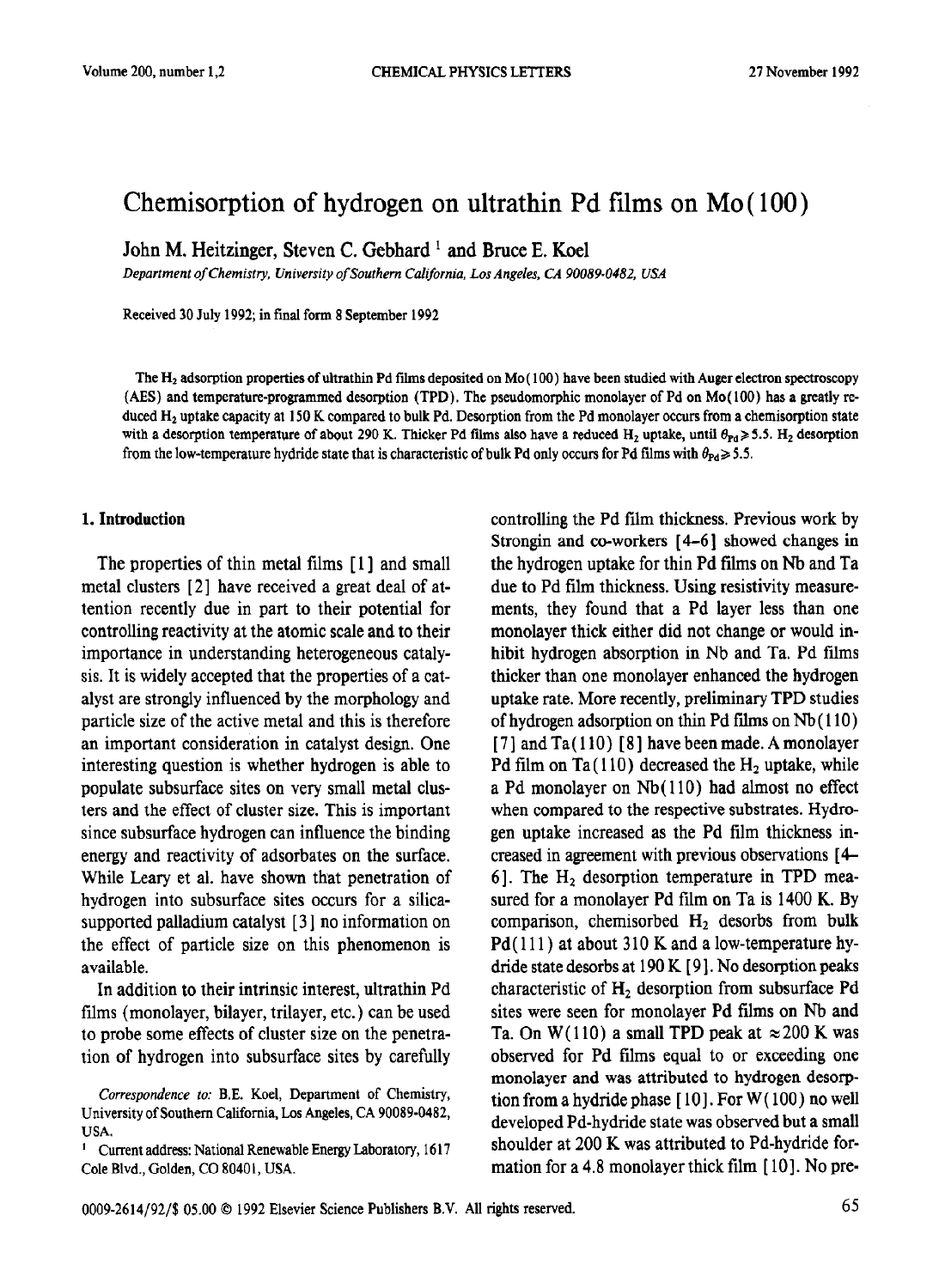vious work on these type of systems has clearly identified the hydride state characteristic of bulk Pd or identified the conditions for its existence.

We have recently described the growth and thermal stability of monolayer and ultrathin Pd films on  $Mo(100)$  [11]. These results will be briefly summarized here in the context of the present work. A Pd monolayer can be formed at 150 K that is highly strained and pseudomorphic with the substrate lattice. Pd films can be grown at this temperature with only a small amount of layer disorder and/or nonideal layering. The monolayer is stable to 1250 K, but Pd in excess of one monolayer tends to agglomerate into three-dimensional (3D) crystallites upon annealing above 400 K. The average crystallite thickness was estimated to be four layers for Pd films annealed to 450 K. There is also evidence of the formation of a Pd-Mo alloy upon heating to 1250 K for thicker Pd films, but the temperature for the onset of alloying is not clear and could be as low as 600- 800 K. In this Letter we present results for an investigation of hydrogen adsorption on these ultrathin films of Pd on  $Mo(100)$ .

### 2. Experimental methods

The experimental apparatus has been described previously [ 121. The instrumentation includes a double-pass CMA with a coaxial electron gun, LEED optics, and quadrupole mass spectrometer. The base pressure of the chamber was  $5 \times 10^{-11}$  Torr. The MO ( 100) single crystal (Atomergic Chemical Corp. ) was cleaned by heating in  $O<sub>2</sub>$  followed by repeated flashes to 2000 K. The temperature of the sample was measured by a  $W-5\%$ Re/W-26%Re thermocouple spotwelded to the side of the sample. Pd was deposited on Mo( 100) by resistively heating a 0.5 mm tungsten wire, which was wrapped with 0.1 mm Pd wire (Aesar, 99.99% pure). All Pd coverages  $\theta_{\rm Pd}$  are referenced to the clean Mo (100) surface, with  $\theta_{\text{Pd}} = 1$ corresponding to a Pd coverage equal to the Mo( 100) surface atom density  $(1.01 \times 10^{15} \text{ atoms/cm}^2)$ , as described in our previous paper  $[11]$ .  $H_2$  was used as supplied (Matheson PP Grade, 99.9%) without further purification. Reported H, exposures have not been corrected for ion gauge sensitivities nor doser enhancement factor. All  $H_2$  adsorption experiments were performed on Pd films which had been pre-annealed to 450 K in order to minimize any changes in the Pd film structure during subsequent annealing or TPD measurements.  $H_2$  TPD experiments were carried out in line-of-sight of an apertured mass spectrometer ionizer and used a heating rate of 6 K/ S.

### 3. Results

 $H<sub>2</sub>$  TPD spectra obtained after 2.4 L  $H<sub>2</sub>$  exposures on several thin Pd films on  $Mo(100)$  at 150 K are shown in fig. 1. For comparison,  $H_2$  desorption after the same  $H_2$  exposure on clean Mo(100) at 150 K



Fig. 1.  $H_2$  TDP spectra as a function of Pd film thickness on Mo(100). The  $\theta_{\text{Pd}} = 0.9$  film and the  $\theta_{\text{Pd}} \ge 20$  film are shown by the thick lines. The dashed line represents a scaled TPD spectrum from clean Mo (100).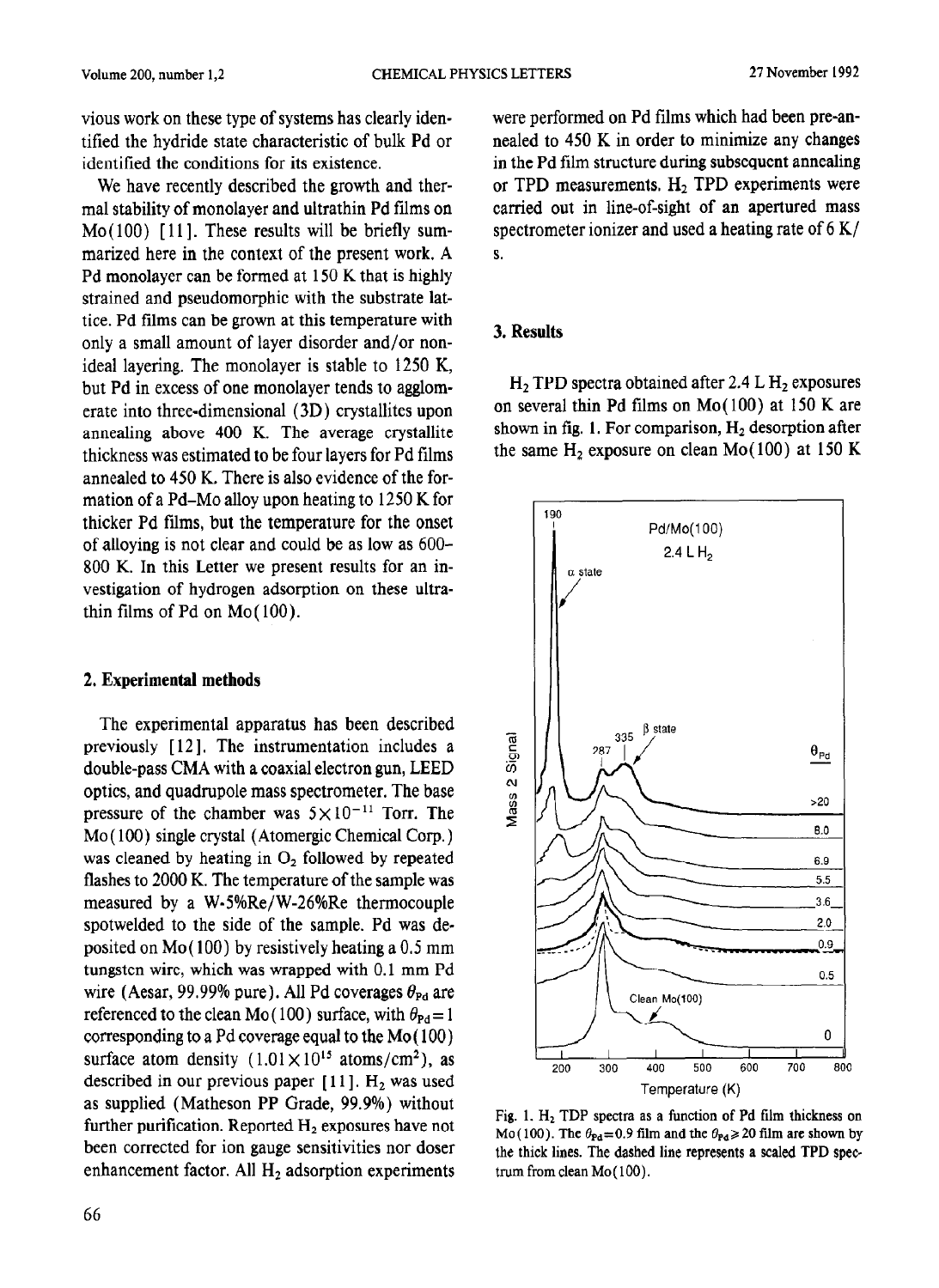is also shown  $(\theta_{\text{Pd}} = 0$  curve). This exposure resulted in a saturation coverage of adsorbed hydrogen on the Mo(100) surface  $(\theta_H^{\text{sat}}=2.12\times10^{15} \text{ H atoms/cm}^2$  $[13]$ ). Three distinct  $H_2$  desorption peaks can be seen on the Mo $(100)$  surface at 287, 325 and 410 K in good agreement with previous work [ 13,141. These peaks begin to decrease in magnitude as Pd is deposited on the surface with the state at 325 K disappearing by  $\theta_{\rm{Pd}}$  = 0.5 and the states at 287 and 410 K reaching a constant size for the nearly monolayer Pd film ( $\theta_{\text{Pd}}$ =0.9) shown in fig. 1. Only a small H<sub>2</sub> desorption feature near 290 K can be attributed to the monolayer Pd film and we designate this state  $\beta$ in fig. 1. This feature overlaps the desorption state at 287 K which is due to desorption from the clean edges and back of the Mo (100) crystal. The desorption state seen at 410 K for the  $\theta_{\text{Pd}} = 0.9$  film can also be attributed to desorption from the back and edges of the crystal. This is reasonable in spite of their relatively large contribution to the TPD signal since they are thoroughly cleaned by the electron beam heating technique. Since no desorption from Pd occurs at 410 K we have attempted to estimate the contribution from the  $Mo(100)$  crystal back and edges by normalizing a TPD spectrum from clean Mo( 100) to that from the  $\theta_{\text{Pd}} = 0.9$  film, as shown by the dashed curve in fig. 1. We can make a crude estimate of the activation energy,  $E_a$ , for  $H_2$  desorption from the monolayer film by using Redhead analysis [15]. Assuming second-order kinetics and a pre-exponential of  $1 \times 10^{-2}$  cm<sup>2</sup> s<sup>-1</sup>, we estimate that  $E_a = 18$  kcal/ mol. A small increase in the size of this peak is observed as  $\theta_{\text{Pd}}$  increases to 3.6. The  $\beta$  state increases in size and broadens towards higher temperatures for  $\theta_{\text{Pd}} = 5.5$ . As  $\theta_{\text{Pd}}$  increases further, this peak contin**ues to** shift towards higher temperature, and has a distinct peak temperature at 335 K for thick films  $(\theta_{\text{Pd}} \ge 20)$ . We estimate that  $E_a = 20$  kcal/mol for desorption from the  $\beta$  state on the thick ( $\theta_{\text{Pd}} \geq 20$ ) Pd film using the same assumptions as above.

A striking change in the TPD spectra occurs at  $\theta_{\text{Pd}}$  = 5.5 with the appearance of a new low-temperature desorption peak near 190 K designated as  $\alpha$  in fig, 1. The a state increases in size with Pd and takes on a peak shape characteristic of zeroth order desorption and eventually becomes the dominant  $H<sub>2</sub>$ desorption channel for thicker Pd films. The desorption states at 190 and 335 K can be assigned to desorption of hydrogen from a hydride phase and from chemisorbed hydrogen on the Pd films, respectively. These peaks correspond well to the  $H<sub>2</sub>$  desorption states from bulk Pd [9,16].

Fig. 2 shows the H<sub>2</sub> TPD area of the  $\beta$  state, the H<sub>2</sub> TPD area of the  $\alpha$  state, and the total H<sub>2</sub> TPD area as a function of Pd flrn thickness. Due to the desorption from *MO,* it is difficult to accurately quantify the amount of chemisorbed  $H<sub>2</sub>$  on the Pd films. However, by assuming that the peak at 410 K is due solely to desorption from MO we can scale the TPD spectrum from the clean Mo(100) surface as described above and subtract its TPD area from the values obtained for the  $\beta$  state. The values shown in fig. 2 have been obtained in this manner. The  $H_2$  TPD area of the  $\beta$  state is a minimum at  $\theta_{\text{Pd}} = 0.9$ . This state slowly increases in size and saturates at a Pd thickness of  $\theta_{\text{Pd}} = 5.5$ . At this Pd coverage the  $\alpha$  state begins to be populated. As the Pd film thickness increases further, the  $H_2$  TPD area of the  $\alpha$  state continues to increase. At  $\theta_{\rm Pd} \ge 20$ , the total H<sub>2</sub> TPD area is more than two times larger than the  $H<sub>2</sub>$  TPD area from clean Mo( 100).

We estimate the amount of hydrogen desorbed from the chemisorption state on Pd increases by 48% as  $\theta_{\text{Pd}}$  increases from  $\theta_{\text{Pd}} = 1$  to  $\theta_{\text{Pd}} \ge 20$ . This increase is not likely due to increased surface roughness as our previous studies of CO adsorption on the



Fig. 2. H<sub>2</sub> TPD area of the  $\alpha$  state, and  $\beta$  state, and the total H<sub>2</sub> TPD area as a function of Pd film thickness. The data are taken from the curves shown in fig. 1.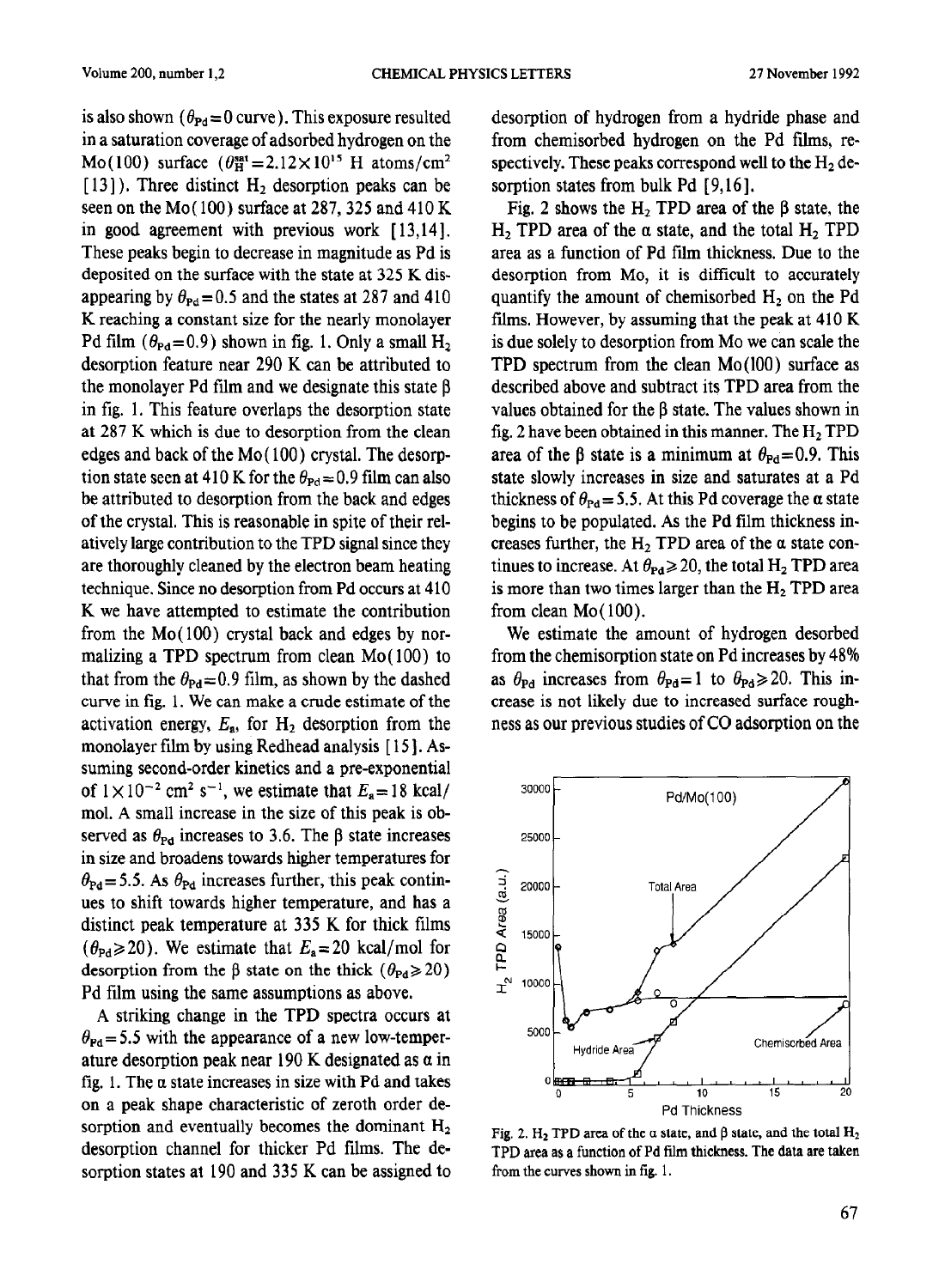same Pd films on  $Mo(100)$  show only a 10% increase in the CO TPD area for saturation exposures as the Pd film becomes thicker [ 17 1. AES studies are also inconsistent with an extremely rough surface [111]. Instead, we propose that the dissociative sticking coefficient, S, for  $H<sub>2</sub>$  on Pd is decreased on the  $\theta_{\text{Pd}}$  = 0.9 film relative to the  $\theta_{\text{Pd}}$  > 20 film.

## 4. Discussion

The  $H_2$  chemisorption properties of a Pd surface can be changed extensively from that of bulk Pd crystals by preparing ultrathin Pd films on  $Mo(100)$ . The pseudomorphic Pd monolayer shows the largest differences, and the  $H_2$  chemisorption properties may be controlled by changing the Pd film thickness. Compared to bulk Pd, a Pd monolayer on Mo(100) has reduced  $H_2$  adsorption at 150 K, populating a chemisorption state with a desorption temperature of about 290 K. This indicates that the H-Pd bond strength is only reduced slightly on the Pd monolayer relative to bulk  $Pd(100)$  [16]. The characteristic, low-temperature desorption of  $H<sub>2</sub>$  from the Pd hydride state, the  $\alpha$  state, does not occur until much thicker Pd films are reached, i.e.  $\theta_{\text{Pd}} \geq 5.5$ . As the Pd film thickness increases, the  $H_2$  TPD peak due to chemisorbed hydrogen gradually shifts up in temperature to 335 K and the amount of  $H<sub>2</sub>$  desorbing from the a state increases. When  $\theta_{\text{Pd}} \geq 20$ , the H<sub>2</sub> TPD spectra resemble  $H<sub>2</sub>$  desorption from bulk Pd [9,16].

Studies of Pd films on Mo( 100) by AES indicate that the Pd monolayer is best viewed as being two dimensional [11]. Changes in the Pd film morphology occur upon annealing for Pd coverages beyond one monolayer. The observed changes in the Pd and MO AES signal intensities are relatively small upon annealing to 450 K and do not support extensive intermixing of the two metals at this temperature. The changes in the AES signals have been interpreted as due to the formation of 3D crystallites. This implies that there will be an increased range of Pd thicknesses for the Pd films with  $\theta_{\text{Pd}} > 1$ . Unfortunately, the exact size and shape of these crystallites is not known and we must rely on an average crystallite size determined by modeling of the growth mode. The morphology of these thicker films is best represented by a flat monolayer with clusters approximately 4 layers thick [ 111. The model [ 181 used in ref. [11] proposes that clusters grow both vertically and horizontally as Pd is deposited, which leads to a coalescence of clusters. Thus, we do not expect tall columns of Pd but rather relatively flat clusters which coalesce to form complete layers as the Pd coverage increases. For thick films,  $\theta_{\text{Pd}}$  represents some average thickness only. Based on this description, it appears that on Mo( 100) clusters approximately 5 layers thick are required to begin to have subsurface hydrogen. As the Pd film thickness is increased, the effective cluster size is increased, leading to an increased population of the a state because more subsurface sites are available.

A direct comparison between the  $H_2/Pd/Mo(100)$ and other similar Pd/substrate systems is complicated by the different film preparation procedures and  $H<sub>2</sub>$  exposure temperatures. Recent work in our laboratory has shown that these parameters are critical when studying the interaction of  $H_2$  with Pd films [19]. In all previous studies, the Pd films were annealed to at least 700 K, whereas Pd films were only annealed to 450 K in our work. Structural changes are most certainly occurring in many of the systems of interest at these annealing temperatures. A reinvestigation of the  $Pd/Ta(110)$  system as a function of annealing temperature,  $H<sub>2</sub>$  exposure, and substrate temperature for  $H_2$  exposure is currently underway in our laboratory. Despite these complications, a comparison can be made of these results to those of  $H_2$  adsorption on Pd layers on Nb (110) [7], Ta(110) [8],  $W(110)$  [10] and  $W(100)$  [10] surfaces.  $H_2$  TPD spectra from monolayer films on the different substrates are different. Hydrogen desorbs from the Pd monolayer with a peak maximum at  $1400$  K on Ta $(110)$ . This state is likely due to decomposition of Ta hydride at this high desorption temperature rather than Pd hydride or hydrogen chemisorbed on Pd. This is not surprising since it is well known that Ta can dissolve large amounts of hydrogen [20]. No chemisorbed hydrogen or Pd hydride state was seen for the pseudomorphic Pd monolayer on Ta( 110). Very similar results have been obtained for  $Nb(110)$  [7]. On a W(110) surface,  $H_2$  TPD from a monolayer Pd film showed the presence of a chemisorbed hydrogen state, which desorbed at a higher temperature (400 K) than the chemisorbed state for  $H_2$  adsorbed on  $Pd(111)$ , and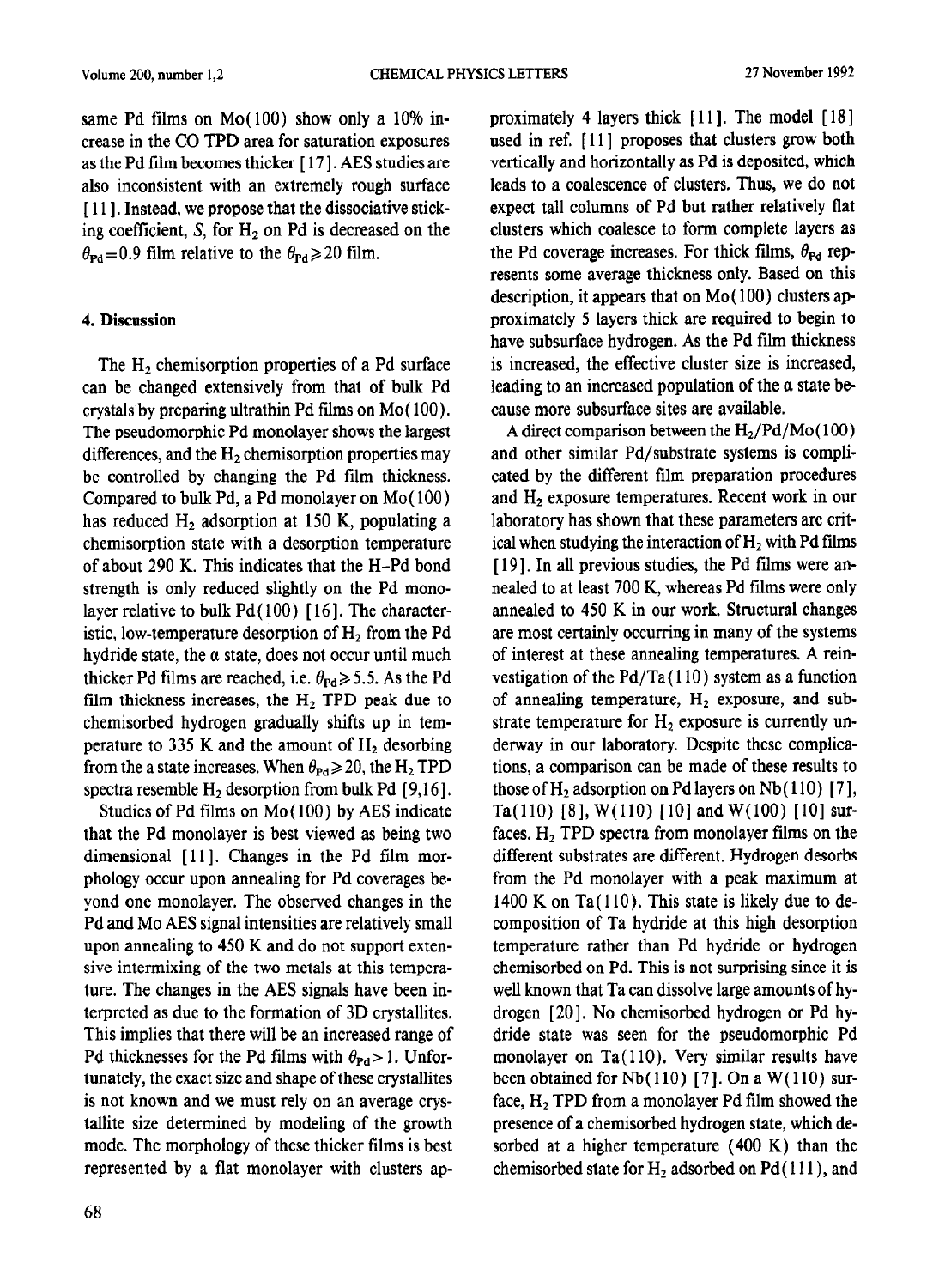a high-temperature state  $(510 K)$  ascribed to interfacial hydrogen [10]. As the Pd film thickness was increased, the intensity of the chemisorbed  $H_2$  state decreased and two new states were observed at 200 and 275 K. These were attributed to desorption of  $H<sub>2</sub>$  from a hydride phase and the surface of three-dimensional clusters of Pd, respectively. For a Pd monolayer on  $W(100)$  an interfacial  $H<sub>2</sub>$  desorption state was observed at 525 K and a chemisorbed state was seen at 350 K [10]. As the Pd film thickness increased, the chemisorption state shifted down in temperature to 300 K. No well developed Pd-hydride state was observed but a small shoulder at 200 K was attributed to Pd-hydride formation for films thicker than one monolayer.

It appears that an effective cluster thickness of 5 layers is not generally required to populate the  $\alpha$  state. It is visible at one monolayer Pd coverage on  $W(110)$ [10] and we have recently observed it for an fcc(111) Pd monolayer film on Ta(110) [19]. We have also found the population of this state to be highly dependent on the temperature to which the Pd film was annealed, i.e. the Pd film morphology is critically important  $[19]$ . W $(100)$  and Mo $(100)$ may be similar in the need for a 5 layer Pd film to populate a Pd hydride state, however, the Pd film structure in these systems needs further investigation especially as a function of annealing temperature.

The reduced H<sub>2</sub> uptake observed for the  $\theta_{\text{Pd}} = 1$ film compared to thick ( $\theta \ge 20$ ) films is similar to the results obtained for Nb and Ta [4-8] although not as dramatic. Photoemission studies of monolayer Pd films on  $Nb(110)$  and Ta(110) show a reduction in the density of states (DOS) at the Fermi level and a narrowing of the d band, which is shifted to higher binding energy  $[21-25]$ . It has been suggested that the electronic structure of the Pd monolayer resembles that of a noble metal [22]. For Cu [26], Ag [27], and Au [28] it is known that  $H_2$ chemisorption is an activated process which results in a low sticking coefficient. This is thought to be due to the lack of d holes for these metals which serve to reduce the Pauli repulsion through s-d transfer [29]. Because the d bands of Cu, Ag and Au are filled, sd rehybridization cannot occur which causes the Pauli repulsion to be high and creates an activation barrier for chemisorption. A similar situation could be oc**curring** for the Pd monolayer films on these refractory substrates.

In summary, we show that thin Pd films on  $Mo(100)$  exhibit altered  $H<sub>2</sub>$  chemisorption properties when compared to bulk Pd( 100). A small decrease in the bond energy for the Pd-H bond occurs for hydrogen chemisorbed on a Pd monolayer when compared to hydrogen chemisorbed on bulk Pd( 100). Pd films less than 5 monolayers thick do not form a Pd hydride state characteristic of bulk Pd.

## **Acknowledgement**

**The** authors gratefully acknowledge support of this work by the Analytical and Surface Chemistry Program in the Division of Chemistry, National Science Foundation. BEK would like to acknowledge the support of the A.P. Sloan Foundation. We would also like to thank Professor John Gland for the loan of the  $Mo(100)$  crystal.

## **References**

- [ 1 ] E. Bauer, in: The chemical physics of solid surfaces and heterogeneous **catalysis, Vol. 3B, eds. D.A. King and D.P.**  Woodruff (Elsevier, Amsterdam 1984) ch. 1.
- [ 21 D.M. Cox, A. Kaldor, P. Fayet, W. Eberhardt, R. Brickman, R. Sherwood, 2. Fu and D. Sondericher, Novel Mater. Heterog. Catal. ACS Symp. Ser. 437 ( 1990) 172.
- [3] K. Leary, J.N. Michaels and A.M. Stacy, Langmuir 4 (1988) 1251.
- [4] M.A. Pick, J.W. Davenport, M. Strongin and G.J. Dienes, Phys. Rev. Letters 43 (1979) 286.
- [ 51 MA. Pick, M.G. Greene and M. Strongin, J. Less-Common Metals 73 (1980) 89.
- [ 61 M. Strongin, M. El-Batanouny and M.A. Pick, Phys. Rev. B 22 (1980) 3126.
- [7] **D.L. Neiman and B.E.** Koel, in: Physical and chemical properties of thin metal overlayers and alloy surfaces, eds. D.M. Zehner and D.W. Goodman (Materials Research Society, Pittsburgh, 1988) p. 143.
- [S] B.E. Koel, R. Smith and P.J. Berlowitz, Surface Sci. 231 91990) 325.
- [9] G.E. Gdowksi, T.E. Felter and R.H. Stulen, Surface Sci. 181 91987) L147.
- [lo] P.J. Berlowitz and D.W. Goodman, Langmuir 4 (1988) 1091.
- [11] J.M. Heitzinger, S.C. Gebhard, D.H. Parker and B.E. Koel, SurfaceSci.260 (1991) 151.